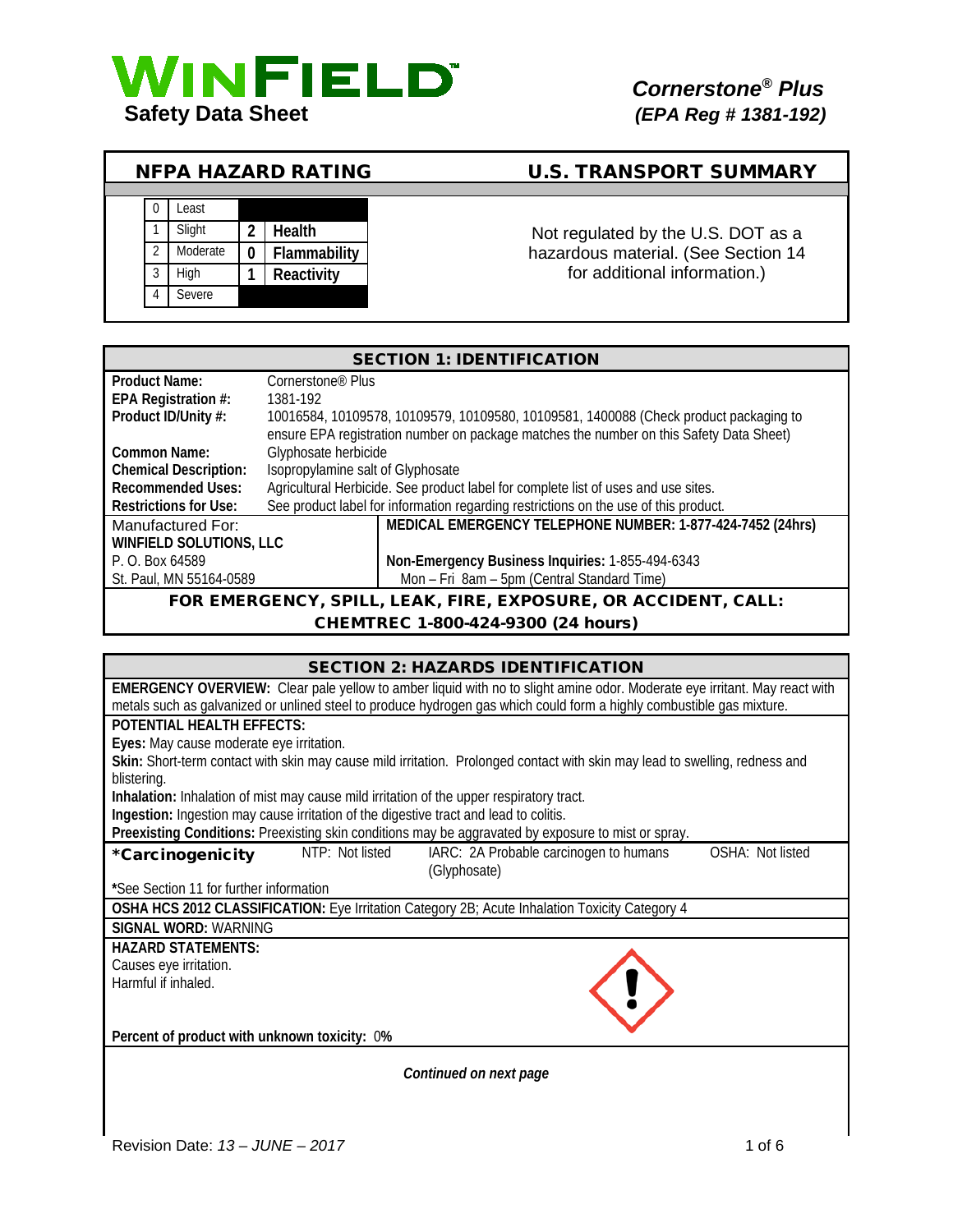## **PRECAUTIONARY STATEMENTS:**

| Prevention: | Wash hands thoroughly after handling. Avoid breathing mist or spray. Use only outdoors or in a well-<br>ventilated area.                                                                                                                                                                                                                                            |
|-------------|---------------------------------------------------------------------------------------------------------------------------------------------------------------------------------------------------------------------------------------------------------------------------------------------------------------------------------------------------------------------|
| Response:   | If in eyes: Rinse cautiously with water for 15 minutes. Remove contact lenses, if present and easy to do.<br>Continue rinsing. If eye irritation persists: Get medical attention. If inhaled: Remove person to fresh air<br>and keep comfortable for breathing. Call a poison control center (1-877-424-7452) or doctor for treatment<br>advice if you feel unwell. |
| Storage:    | See section 7 for storage information.                                                                                                                                                                                                                                                                                                                              |
| Disposal    | See section 13 for disposal information.                                                                                                                                                                                                                                                                                                                            |

| <b>SECTION 3: COMPOSITION/INFORMATION ON INGREDIENTS</b>                                                                                        |          |            |
|-------------------------------------------------------------------------------------------------------------------------------------------------|----------|------------|
| Ingredient                                                                                                                                      | $%$ (wt) | CAS Reg. # |
| Isopropylamine salt of glyphosate                                                                                                               | 41.0%    | 38641-94-0 |
|                                                                                                                                                 |          |            |
|                                                                                                                                                 |          |            |
| *Ingredients not specifically listed are non-hazardous and are considered to be confidential business information under 29 CFR<br>1910.1200(i). |          |            |
| See Section 8 for exposure limits.                                                                                                              |          |            |

|             | <b>SECTION 4: FIRST AID MEASURES</b>                                                                                                                                                                                               |
|-------------|------------------------------------------------------------------------------------------------------------------------------------------------------------------------------------------------------------------------------------|
|             | Remove person from contaminated area to fresh air and assist breathing as needed. Seek medical attention                                                                                                                           |
| Inhalation: | if irritation occurs.                                                                                                                                                                                                              |
| Ingestion:  | Seek medical attention or call a poison control center for treatment advice. Do not induce vomiting unless<br>instructed to do so by a poison control center or doctor. Do not give anything by mouth to an unconscious<br>person. |
| Eyes:       | Flush eyes with clean water for at least 15 minutes. Lift eyelids to facilitate irrigation. If present, remove<br>contact lenses after 5 minutes and continue rinsing. Seek medical attention if irritation occurs.                |
| Skin:       | Remove contaminated clothing and wash before re-using. Flush skin with water and then wash with soap<br>and water. Seek medical attention if irritation persists.                                                                  |

### SECTION 5: FIRE FIGHTING MEASURES

**Suitable Extinguishing Media:** Use water spray, foam or dry chemical. Foam or dry chemical extinguishing systems are recommended to prevent environmental damage due to water run-off.

**Special Fire Fighting Procedures:** Wear NIOSH/MSHA approved self-contained breathing apparatus and full bunker gear. Dike area to prevent runoff and contamination of water sources. Dispose of fire control water later. Avoid breathing vapors; keep upwind.

**Hazardous Combustion Products:** Carbon monoxide, nitrogen oxides and phosphorous oxides

**Unusual Fire and Explosion Hazards:** May decompose in fire due to releasing irritating or toxic gases.

# SECTION 6: ACCIDENTAL RELEASE MEASURES

**Personal Precautions:** Refer to Section 8 for personal protective equipment to be worn during containment and clean-up of a spill involving this product.

**Environmental Precautions:** Keep spilled product from entering sewers or waterways.

**Methods for Containment:** Contain spilled product by diking area with sand or earth.

**Methods for Clean-up:** Cover contained spill with an inert absorbent material such as sand, vermiculite or other appropriate material. Vacuum, scoop, or sweep up material and place in a container for disposal. Do not place spilled material back in original container.

**Other Information:** None known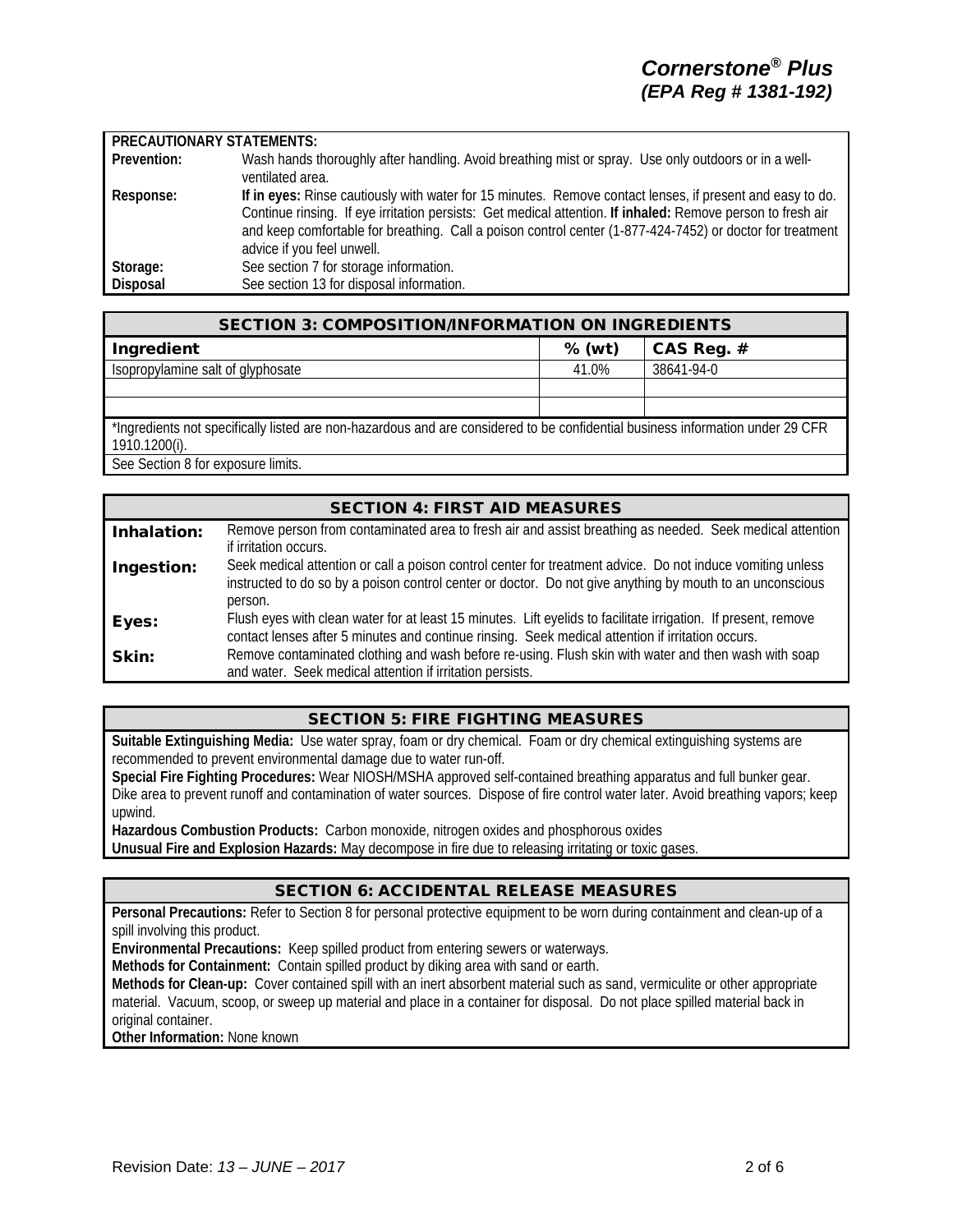# SECTION 7: HANDLING AND STORAGE

**Handling:** RECOMMENDATIONS ARE FOR MANUFACTURING, COMMERCIAL BLENDING, AND PACKAGING WORKERS. PESTICIDE APPLICATORS AND WORKERS must refer to the pesticide product label and Directions for Use attached to the product for Agricultural Use Requirements in accordance with the EPA Worker Protection Standard 40 CFR part 170. Ensure adequate ventilation. Immediately clean up spills that occur during handling. Keep containers closed when not in use. Practice good hygiene after using this material, especially before eating, drinking, smoking, using the toilet, or applying cosmetics. **Storage:** Store in cool, dry areas away from children, feed and food products and sources of heat. Store in original container with lid tightly closed. Store above 25°F (-5°C). If crystallized, warm to 80-90°F and re-dissolve by shaking container before using product. **See pesticide product label for additional storage information. Minimum Storage Temperature:** 25°F

**Other Precautions:** Consult Federal, state and local laws and regulations pertaining to storage.

#### SECTION 8: EXPOSURE CONTROLS/PERSONAL PROTECTION

| <b>Exposure Guidelines</b>                                                                                                   |                 |                                                                                                 |           |
|------------------------------------------------------------------------------------------------------------------------------|-----------------|-------------------------------------------------------------------------------------------------|-----------|
| Component:                                                                                                                   | <b>OSHA PEL</b> | ACGIH TLV                                                                                       | NIOSH REL |
| No components have exposure quidelines                                                                                       |                 |                                                                                                 |           |
|                                                                                                                              |                 |                                                                                                 |           |
| NOTE TO END USERS: PERSONAL PROTECTIVE EQUIPMENT (PPE) AND CLOTHING LISTED IN THIS SECTION IS FOR                            |                 |                                                                                                 |           |
| MANUFACTURING, COMMERCIAL BLENDING AND PACKAGING WORKERS. APPLICATORS AND HANDLERS SHOULD                                    |                 |                                                                                                 |           |
| REFER TO THE PESTICIDE PRODUCT LABEL FOR PROPER PERSONAL PROTECTIVE EQUIPMENT (PPE) AND                                      |                 |                                                                                                 |           |
| CLOTHING.                                                                                                                    |                 |                                                                                                 |           |
| Respiratory Protection: Wear respiratory protection if inadequate ventilation. Wear a NIOSH-certified (or equivalent) TC23C  |                 |                                                                                                 |           |
| Chemical/Mechanical type filter system to remove a combination of particles, gas and vapors.                                 |                 |                                                                                                 |           |
| <b>Engineering Controls:</b>                                                                                                 |                 | Local Exhaust: Provide general or local exhaust ventilation systems to maintain airborne        |           |
|                                                                                                                              |                 | concentrations below OSHA PELs or other specified exposure limits. Local exhaust ventilation is |           |
| preferred.                                                                                                                   |                 |                                                                                                 |           |
| Protective Gloves: Wear chemical resistant gloves.                                                                           |                 |                                                                                                 |           |
| Eye Protection: Wear chemical goggles or safety glasses and full-face shield. Contact lenses are not eye protective devices. |                 |                                                                                                 |           |
| An emergency eyewash or water supply should be readily accessible to the work area.                                          |                 |                                                                                                 |           |
| Other Protective Clothing or Equipment: Wear long sleeve shirt, long pants and shoes plus socks to prevent skin exposure.    |                 |                                                                                                 |           |
| Work/Hygienic Practices: Never eat, drink, nor use tobacco in work areas. Practice good hygiene after using this material,   |                 |                                                                                                 |           |
| especially before eating, drinking, smoking, using the toilet, or applying cosmetics.                                        |                 |                                                                                                 |           |

# SECTION 9: PHYSICAL AND CHEMICAL PROPERTIES

| <b>Physical State:</b>      | Liguid                         | Specific Gravity $(H_2O=1)$ :        | $1.15 - 1.21$ (typical) |
|-----------------------------|--------------------------------|--------------------------------------|-------------------------|
| Vapor Pressure (mm Hg):     | Not determined                 | Density (lbs/gallon):                | $9.6 - 10.1$ lbs/gallon |
| Vapor Density (Air=1):      | Not determined                 | <b>Melting Point/Freezing Point:</b> | Not determined          |
| Solubility in Water (wt %): | Emulsifies                     | <b>Boiling Point/Range:</b>          | Not determined          |
| Viscosity:                  | Not determined                 | pH:                                  | $4.4 - 5.1$             |
| Appearance and odor:        | Clear pale yellow to amber     | <b>Flash Point:</b>                  | Does not flash          |
|                             | liquid with no to slight amine |                                      |                         |
|                             | odor.                          |                                      |                         |

# SECTION 10: STABILITY AND REACTIVITY

**Reactivity:** None known **Chemical Stability:** Product is stable at ambient temperature and pressure, under normal storage and handling conditions. **Possibility of Hazardous Reactions:** Will not occur **Conditions to Avoid:** Temperatures above 115°F (46°C) and below 25°F (-5°C). **Incompatible Materials:** Strong oxidizers or bases, mild and galvanized steel. **Hazardous Decomposition Products:** Carbon monoxide, Nitrogen oxides, phosphorous oxides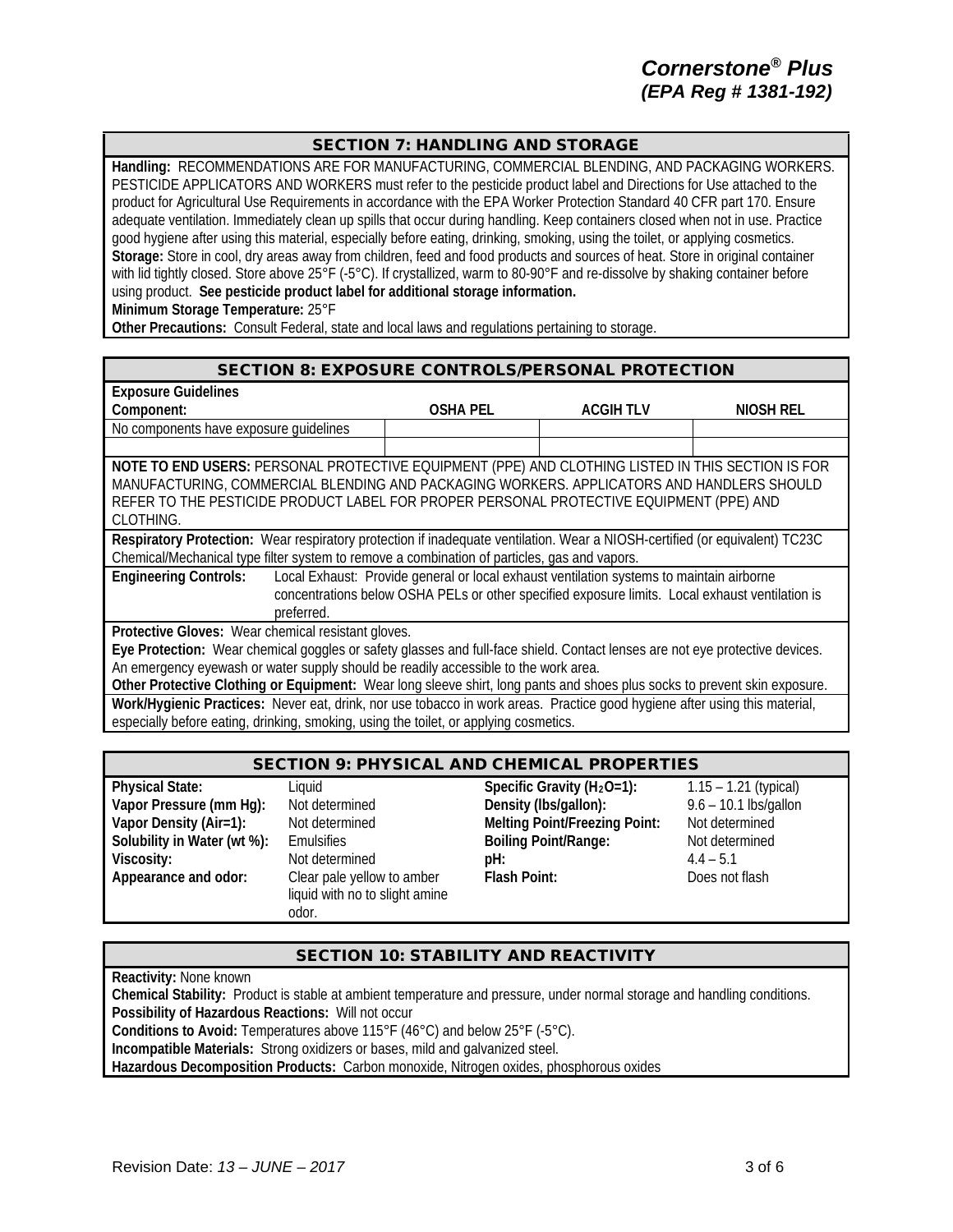#### SECTION 11: TOXICOLOGICAL INFORMATION

| <b>ACUTE TOXICITY</b>                    |                                                                                                                                                                                                                                                                                                                                                                                                                                                                                                                                                                                                                       |
|------------------------------------------|-----------------------------------------------------------------------------------------------------------------------------------------------------------------------------------------------------------------------------------------------------------------------------------------------------------------------------------------------------------------------------------------------------------------------------------------------------------------------------------------------------------------------------------------------------------------------------------------------------------------------|
| Eye Effects:                             | Causes moderate eye irritation (rabbit)                                                                                                                                                                                                                                                                                                                                                                                                                                                                                                                                                                               |
| <b>Skin Effects:</b>                     | Short-term contact with skin may cause mild irritation. Prolonged contact with skin may lead to<br>swelling, redness and blistering. LD50 >5,000 mg/kg (male rat). Product is not a sensitizer.                                                                                                                                                                                                                                                                                                                                                                                                                       |
| <b>Acute Inhalation Effects:</b>         | $LC50 > 2.5$ mg/L (rat)                                                                                                                                                                                                                                                                                                                                                                                                                                                                                                                                                                                               |
| <b>Acute Oral Effects:</b>               | LD50 >5,000 mg/kg (rat)                                                                                                                                                                                                                                                                                                                                                                                                                                                                                                                                                                                               |
| Specific Target Organ                    | None known                                                                                                                                                                                                                                                                                                                                                                                                                                                                                                                                                                                                            |
| Toxicity:                                |                                                                                                                                                                                                                                                                                                                                                                                                                                                                                                                                                                                                                       |
| <b>CHRONIC TOXICITY</b>                  |                                                                                                                                                                                                                                                                                                                                                                                                                                                                                                                                                                                                                       |
| Carcinogenicity:                         | The United States Environmental Protection Agency (EPA) has given glyphosate a Group E<br>classification (evidence of non-carcinogenicity in humans). The Canadian Pest Management<br>Regulatory Agency (PMRA) has classified glyphosate as unlikely to pose a human cancer risk.<br>The European Food Safety Authority (EFSA) has classified glyphosate as unlikely to pose a<br>carcinogenic hazard to humans. In 2015, the International Agency for Cancer Research (IARC)<br>classified glyphosate as a probable human carcinogen Group 2A based on limited human<br>evidence and sufficient evidence in animals. |
| Mutagenicity:                            | None known                                                                                                                                                                                                                                                                                                                                                                                                                                                                                                                                                                                                            |
| Teratogenicity:                          | None known                                                                                                                                                                                                                                                                                                                                                                                                                                                                                                                                                                                                            |
| <b>Reproductive Toxicity:</b>            | None known                                                                                                                                                                                                                                                                                                                                                                                                                                                                                                                                                                                                            |
| <b>POTENTIAL HEALTH EFFECTS:</b>         |                                                                                                                                                                                                                                                                                                                                                                                                                                                                                                                                                                                                                       |
| Eyes: May cause moderate eye irritation. |                                                                                                                                                                                                                                                                                                                                                                                                                                                                                                                                                                                                                       |
|                                          | Skin: Short-term contact with skin may cause mild irritation. Prolonged contact with skin may lead to swelling, redness and                                                                                                                                                                                                                                                                                                                                                                                                                                                                                           |

blistering.

**Inhalation:** Inhalation of mist may cause mild irritation of the upper respiratory tract.

**Ingestion:** Ingestion may cause irritation of the digestive tract and lead to colitis.

| <b>SECTION 12: ECOLOGICAL INFORMATION</b>                                                                                    |                                                                                                                                                                                                                                                                                                                                                                                                                                                                                                                                                                                                                                        |  |
|------------------------------------------------------------------------------------------------------------------------------|----------------------------------------------------------------------------------------------------------------------------------------------------------------------------------------------------------------------------------------------------------------------------------------------------------------------------------------------------------------------------------------------------------------------------------------------------------------------------------------------------------------------------------------------------------------------------------------------------------------------------------------|--|
| <b>ENVIRONMENTAL SUMMARY:</b> Do not apply directly to water, to areas where surface water is present or to intertidal areas |                                                                                                                                                                                                                                                                                                                                                                                                                                                                                                                                                                                                                                        |  |
| below the mean high water mark. Do not contaminate water when cleaning equipment or disposing of equipment washwaters or     |                                                                                                                                                                                                                                                                                                                                                                                                                                                                                                                                                                                                                                        |  |
|                                                                                                                              | rinsate. The information presented below is on the technical active ingredient, glyphosate.                                                                                                                                                                                                                                                                                                                                                                                                                                                                                                                                            |  |
| <b>ECOTOXICITY DATA:</b>                                                                                                     |                                                                                                                                                                                                                                                                                                                                                                                                                                                                                                                                                                                                                                        |  |
| Fish Acute and Prolonged Toxicity:                                                                                           | Bluegill Sunfish: >24 mg/L (48 hour)                                                                                                                                                                                                                                                                                                                                                                                                                                                                                                                                                                                                   |  |
|                                                                                                                              | Rainbow Trout: 140 mg/L (48 hour)                                                                                                                                                                                                                                                                                                                                                                                                                                                                                                                                                                                                      |  |
| <b>Aquatic Invertebrate Acute Toxicity:</b>                                                                                  | Daphnia magna: 780 ppm (48 hour)                                                                                                                                                                                                                                                                                                                                                                                                                                                                                                                                                                                                       |  |
| <b>Aquatic Plant Toxicity:</b>                                                                                               | Not determined                                                                                                                                                                                                                                                                                                                                                                                                                                                                                                                                                                                                                         |  |
| <b>Bird Acute and Prolonged Toxicity:</b>                                                                                    | Bobwhite quail: Acute LD50 > 2,000 mg/kg                                                                                                                                                                                                                                                                                                                                                                                                                                                                                                                                                                                               |  |
| Honeybee Toxicity:                                                                                                           | >100 ug/bee (oral); practically non-toxic                                                                                                                                                                                                                                                                                                                                                                                                                                                                                                                                                                                              |  |
| <b>ENVIRONMENTAL EFFECTS:</b>                                                                                                |                                                                                                                                                                                                                                                                                                                                                                                                                                                                                                                                                                                                                                        |  |
| Soil Absorption/Mobility:                                                                                                    | Even though technical glyphosate is highly water soluble it appears that parent<br>glyphosate and its degradation product, aminomethyl phosphonic acid (AMPA), have<br>a low potential to move to ground-water due to their strong adsorptive characteristics<br>demonstrated in laboratory and field studies. However, glyphosate does have the<br>potential to contaminate surface waters due to its aquatic use patterns and erosion via<br>transport of residues adsorbed to soil particles suspended in runoff water. If<br>glyphosate were to reach surface water it would be resistant to hydrolysis and<br>aqueous photolysis. |  |
| Persistence and degradability:                                                                                               | Glyphosate technical is readily degraded by soil microbes to aminomethyl phosphonic<br>acid (AMPA), which is degraded to CO2, although at a slower rate than parent<br>glyphosate.                                                                                                                                                                                                                                                                                                                                                                                                                                                     |  |
| <b>Bioaccumulative Potential:</b>                                                                                            | Not determined                                                                                                                                                                                                                                                                                                                                                                                                                                                                                                                                                                                                                         |  |
| Other adverse effects:                                                                                                       | Not determined                                                                                                                                                                                                                                                                                                                                                                                                                                                                                                                                                                                                                         |  |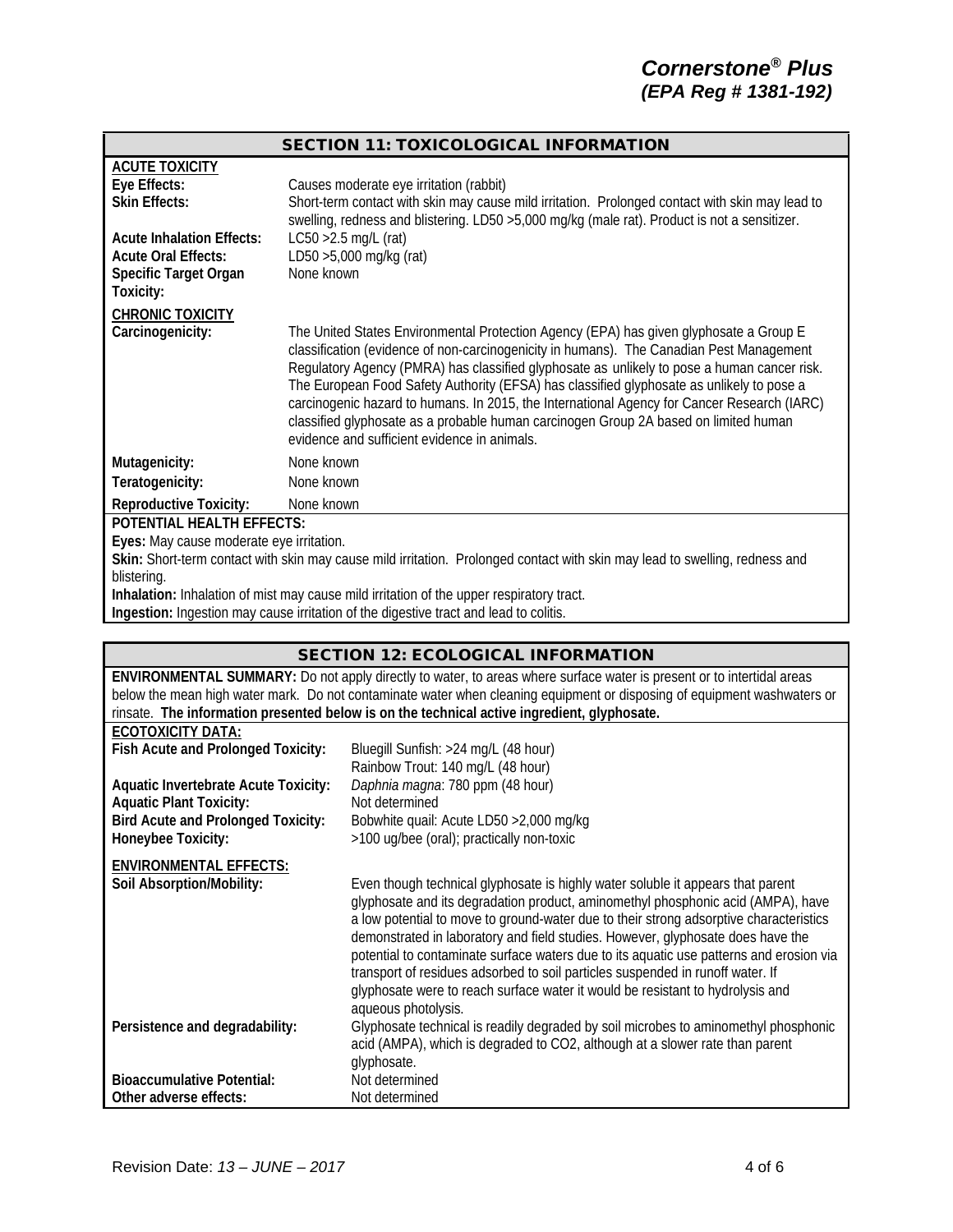# SECTION 13: DISPOSAL CONSIDERATIONS

**Waste:** Dispose of in accordance with applicable Federal, state and local laws and regulations.

**Container:** Triple rinse and recycle the container or dispose of in accordance with Federal, state and local laws and regulations. **See pesticide product label for full instructions on disposal.**

**RCRA Characteristics:** It is the responsibility of the individual disposing of this product to determine the RCRA classification and hazard status of the waste.

|                  | <b>SECTION 14: TRANSPORT INFORMATION</b>                                                                  |
|------------------|-----------------------------------------------------------------------------------------------------------|
| DOT:             | This product is not regulated by the U.S. Department of Transportation as a hazardous material for ground |
| (Ground)         | shipment.                                                                                                 |
| IMDG:<br>(Sea)   | Not determined                                                                                            |
| IATA:<br>(Air)   | Not determined                                                                                            |
| TDG:<br>(Canada) | Not determined                                                                                            |

| <b>SECTION 15: REGULATORY INFORMATION</b>                                                                                                                                                                                                            |
|------------------------------------------------------------------------------------------------------------------------------------------------------------------------------------------------------------------------------------------------------|
| TSCA Inventory: This product is exempt from TSCA inventory listing requirements as it is solely for FIFRA regulated use.<br><b>SARA Title III Information:</b>                                                                                       |
| Section 302 - Extremely hazardous substances:<br>None listed                                                                                                                                                                                         |
| Section 311/312 - Hazard Categories:<br>Immediate (Acute)                                                                                                                                                                                            |
| Section 313 - The following chemicals are subject to the reporting requirements of Section 313 of Title III, Superfund                                                                                                                               |
| Amendments and Reauthorization Act of 1986 and 40 CFR 372:                                                                                                                                                                                           |
| None listed                                                                                                                                                                                                                                          |
| CERCLA - This product contains the following chemicals which have a reportable quantity (RQ) under the Comprehensive<br>Environmental Response, Compensation, and Liability Act (CERCLA):                                                            |
| None listed                                                                                                                                                                                                                                          |
| EPA Registration Information: This chemical is a pesticide product registered by the Environmental Protection Agency and is                                                                                                                          |
| subject to certain labeling requirements under federal pesticide law. These requirements differ from the classification criteria and                                                                                                                 |
| hazard information required for safety data sheets, and for workplace labels of non-pesticide chemicals. Following is the hazard                                                                                                                     |
| information as required on the pesticide label:                                                                                                                                                                                                      |
| CAUTION                                                                                                                                                                                                                                              |
| Causes moderate eye irritation.                                                                                                                                                                                                                      |
| Do not get in eyes, on skin, or on clothing.                                                                                                                                                                                                         |
| Wash thoroughly with soap and water after handling.                                                                                                                                                                                                  |
| Remove contaminated clothing and wash clothing before re-use.                                                                                                                                                                                        |
| DOMESTIC ANIMALS: This product is considered to be relatively non-toxic to dogs and other domestic animals; however,<br>ingestion of this product or large amounts of freshly sprayed vegetation may result in temporary gastrointestinal irritation |
| (vomiting, diarrhea, colic, etc.). If such symptoms are observed, provide the animal with plenty of fluids to prevent dehydration.                                                                                                                   |
| Call a veterinarian if symptoms persist for more than 24 hours.                                                                                                                                                                                      |
| California Proposition 65: This product does not contain any chemicals known to the state of California to cause cancer and/or                                                                                                                       |
| reproductive harm.                                                                                                                                                                                                                                   |
| U.S. State Worker and Community Right-To-Know (RTK) Information (CT, IL, MA, MN, NH, NJ, PA, RI):                                                                                                                                                    |
| <b>Chemical Name</b><br>CAS#<br>State(s)                                                                                                                                                                                                             |
| No components listed                                                                                                                                                                                                                                 |
| Canadian Domestic Substances List: Not determined                                                                                                                                                                                                    |
| WHMIS Classification: This product is not registered for use in Canada. WHMIS classification is not determined.                                                                                                                                      |